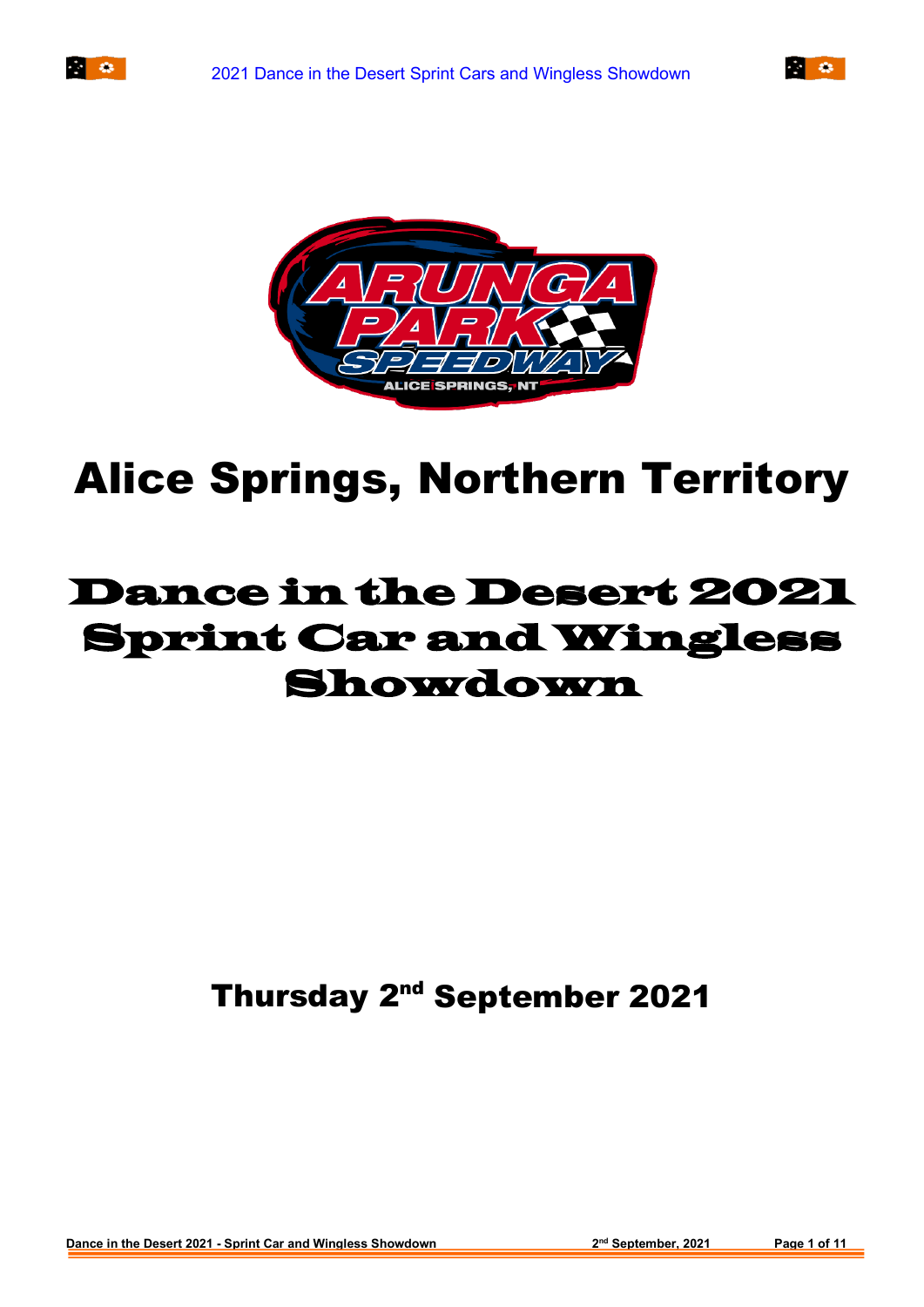





#### Phone Contact – 0409 530 230 Email – arungapark@outlook.com **Dance in the Desert 2021, Sprint Car and Wingless Showdown Thursday 2nd September Sprint Car and Wingless Showdown NOMINATION FORM and Supplementary Regulation Agreement (due Friday August 20th , 2021)**

NAME**:**

POSTAL ADDRESS:

TELEPHONE:EMAIL:

CLASS: Sprint Car CAR NUMBER

SPEEDWAY AUSTRALIA LICENSE No.

**EXPIRY** 

TRANSPONDER No.

Invoices will be issued on acceptance and verification of nomination

Sprint Cars  $$150.00$  Wingless  $$100.00$ 

Camp fees \$20/vehicle/night

#### SIGNATURE……………………………… DATE:

Further signature also required at Page 4 - Supplementary Regulations

I hereby declare that:

- A. I conduct my racing for Hobby purposes.  $\bigcirc$  ( $\bigcirc$ NES  $\bigcirc$  )NO
- B. I conduct my racing with an ABN registered for GST  $\bigcap$ YES  $\bigcap$ NO
- C. I conduct my racing with an ABN not registered for  $\text{GST}\bigcap$ YES

Business Name: *ABN Number*:

I hereby accept and agree to race under the below mentioned Racing Supplementary Regulations in conjunction with the August 2020 SCCA Rule Book and AWSR/SCCA specification/regulations.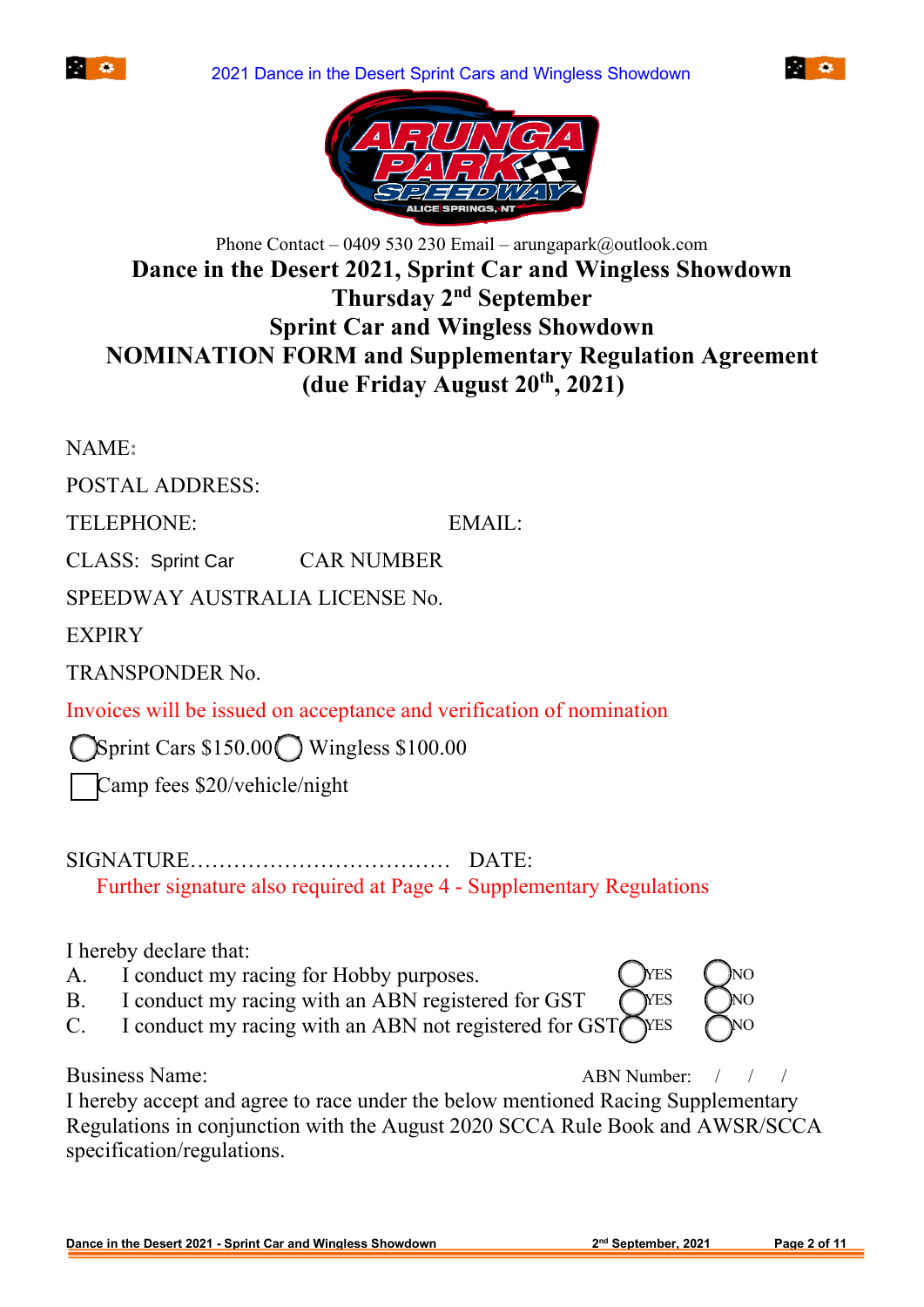If you compete at any event and you conduct your racing as a business, the driver / owner is required to provide the promoter with an ABN Number and tax invoice for all monetary payouts prior to receiving any payout.

- Payment can be made by either Credit Card or EFT.
	- o EFT payment must be accompanied by a fax/email confirmation.
		- **BSB** 035 303 Acc # 446245
	- o Credit Card payments
		- **Payment Authority emailed or faxed to APSA office.**

#### **Camping:**

Camping is available at Arunga Park with minimal facilities. Patrons will be permitted to use the showers and toilets at the southern end of the facility. There are no facilities to connect power. Patrons will need to provide their own power source.

Camping fees will be charged at \$20/per night per vehicle for the use of the land, ablutions and convenience.

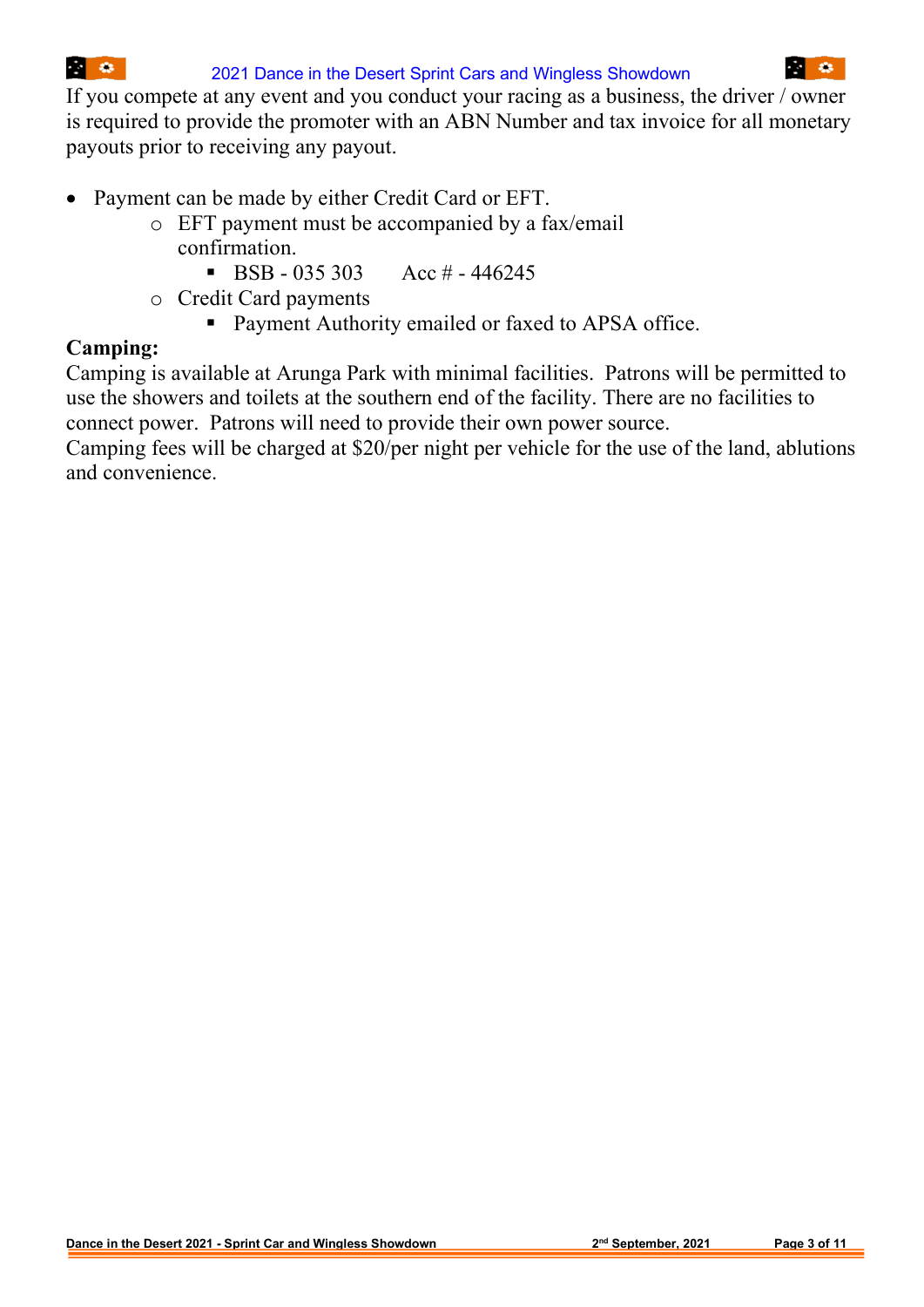#### Supplementary Regulations

All competitors are subject to the supplementary regulations for the event and APSA venue policies.

All drivers are required to read the supplementary regulations relating to this event and sign below as confirmation that you have accepted the regulations as received.

No Driver will race in any event if the Nomination form has not been signed and returned to the Event Promoter along with the required nomination fee. Late nominations may be accepted on a race day and if accepted, are to be handed directly to the APSA delegate TBA.

Upon acceptance of these Supplementary Regulations, the driver waives the right to protest / complain against any decision made in relation to a ruling as per these regulations.

I agree to the Dance in the Desert 2021 Sprint Car and Wingless Showdown Supplementary Regulations:

Signed:

- APSA proposes one night of racing on Thursday  $2<sup>nd</sup>$  September 2021 featuring Sprint Car and Wingless Classes, with 3 Heats and B and A Main Final as required for each Class.
- All Wingless and Sprint cars and drivers must have current AWSR/SCCA registration, Logbook, AWSR/SCCA License and must comply with the relevant August 2020 SCCA Rule Book/AWSR/SCCA Specifications and regulations.
- At scrutineering and at the commencement of any race meeting, all drivers must produce their AWSR/SCCA Logbook, AWSR/SCCA License, and all personal safety equipment. A waiver must also be signed prior to racing.

### Nominations

- Nomination fee:
	- o \$150.00 (GST Inc.) Sprint Car per driver/car combination.
	- o \$100.00 (GST Inc.) Wingless per driver/car combination.
- Payment can be made by either Credit Card or EFT.
	- o EFT payment must be accompanied by a fax/email confirmation.<br> **BSB** 035 303 Acc # 446245
		- $\text{BSB} 035303$
	- o Credit Card payments
		- Payment Authority emailed or faxed to APSA office.
		- Email address:  $\frac{arungapark}{a}$  outlook.com
		- **Phone Number: 0409 530 230**
- All drivers are to nominate for these events by no later than close of business on Friday, 20th August 2021.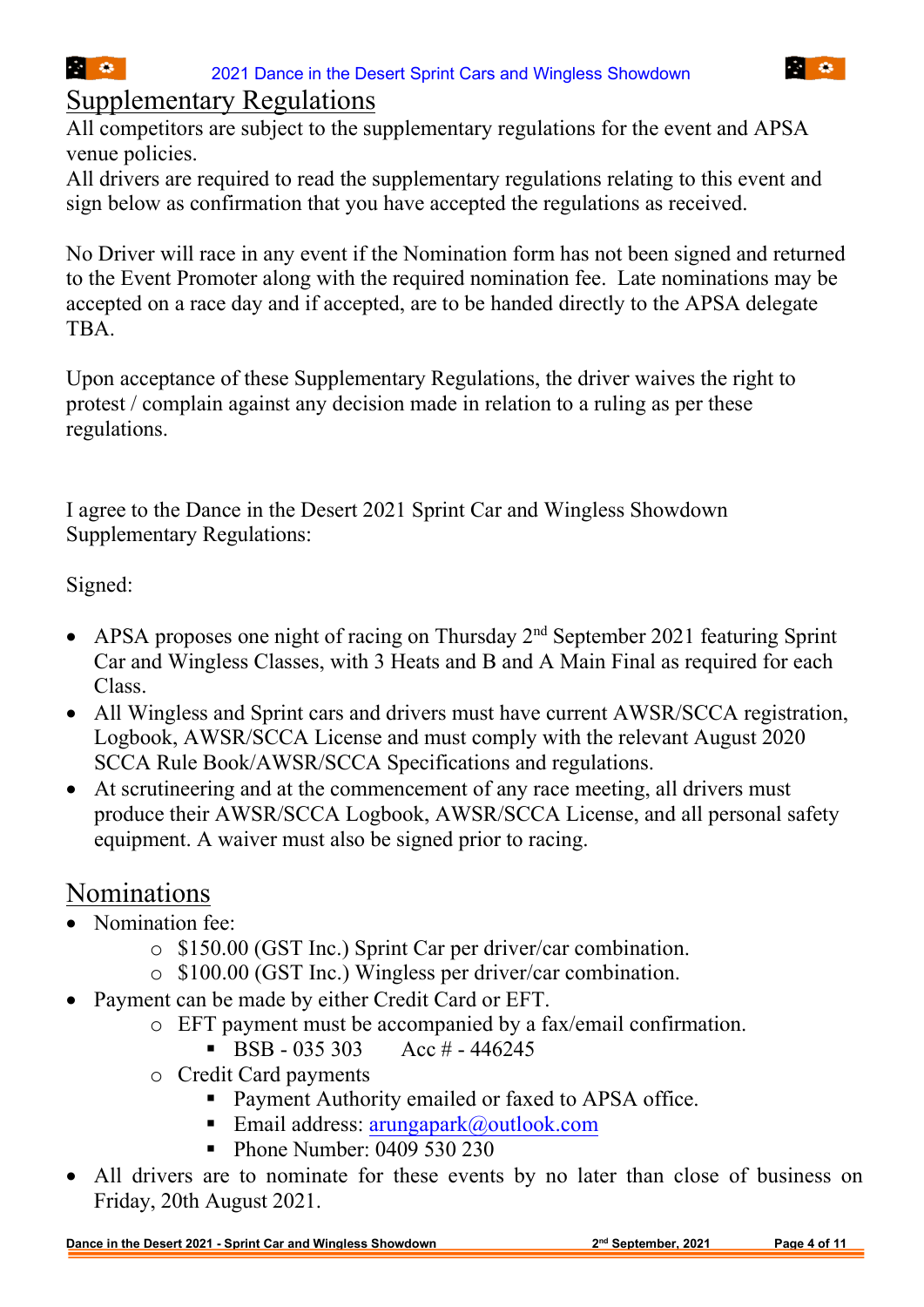- Nomination fees include the issue of one competitor and 3 crew entry passes to the event. Pit Crew must hold their own mechanic license or Pit License as a minimum. This is not covered in the nomination fee.
- Any driver who nominates but fails to attend the race meeting will not be entitled to a refund of the nomination fee.
- Any competitor who attends a race meeting with a race vehicle that is mechanically unable to compete will not receive any refunds or tow money. Ability to compete will be evaluated by whether the race vehicle did start (met the green flag) in any of the heats, final races or at the discretion of the promoter. The full complement of money available to drivers is conditional upon drivers nominating for and attending all events:
- ASPA reserves the right to accept or refuse/reject any nomination or information provided by the nominee.
- Nomination refunds will be available in the event of cancellation due to COVID19 restrictions/rain out or as deemed necessary by APSA due to unforeseen circumstances.

## Racing Rules

**1990年** 

All person in the pit area must wear a minimum of shorts and enclosed footwear.

All drivers and Crew Chiefs must attend all Drivers Briefings.

All Drivers are to attend the Driver's Briefing in his/her drivers suit.

All Quad Riders must wear an approved AS 1698 standard helmet when riding a quad bike anywhere on the Arunga Park Speedway Venue. Quad riders failing to correctly wear an approved helmet, including not securing the neck strap may subject their driver to a fine/penalty.

All, cart, mule, buggy drivers are required to wear seatbelts.

Hot Area is utilized within the pit area at Arunga Park. Any driver not complying with the hot area requirements may be subject to a fine/penalty and/or disqualification.

Any driver who has not presented their car for scrutineering by **4.30pm** will be excluded from the nights racing unless prior arrangements have been made with the scrutineer.

Any competitor leaving their pit area in a messy or untidy condition will be penalised by a \$50.00 clean up fee.

The racing events will take place under the rules, regulations and specifications as set out in the August 2020 ASWR/SCCA Rule Book and the Supplementary regulations.

Any driver disqualified from a heat or feature will not receive any points or prize money for that event.

All competitors will be required to perform wheel packing of the track until directed otherwise by infield officials. Failure to comply will result in that competitor starting rear of field for all heats on that competition night.

The promoter or its delegates have the right to test engine sizes at any time whether previously sealed or not. All cars may be subject to weight examination at any time.

- Tyre Selection for this event is as per the August 2020 ASWR/SCCA Rule Book. Dirt X Ind tyres will be allowed.
- Arunga Park Speedway operates the MYLAPS automated Timing System as the official race recording system. All drivers are to ensure a MYLAPS Transponder (TX unit) is affixed to their race vehicle in the designated location during all Warmup, Time Trial, Heat or Feature event. TX units are available for hire from the venue. Drivers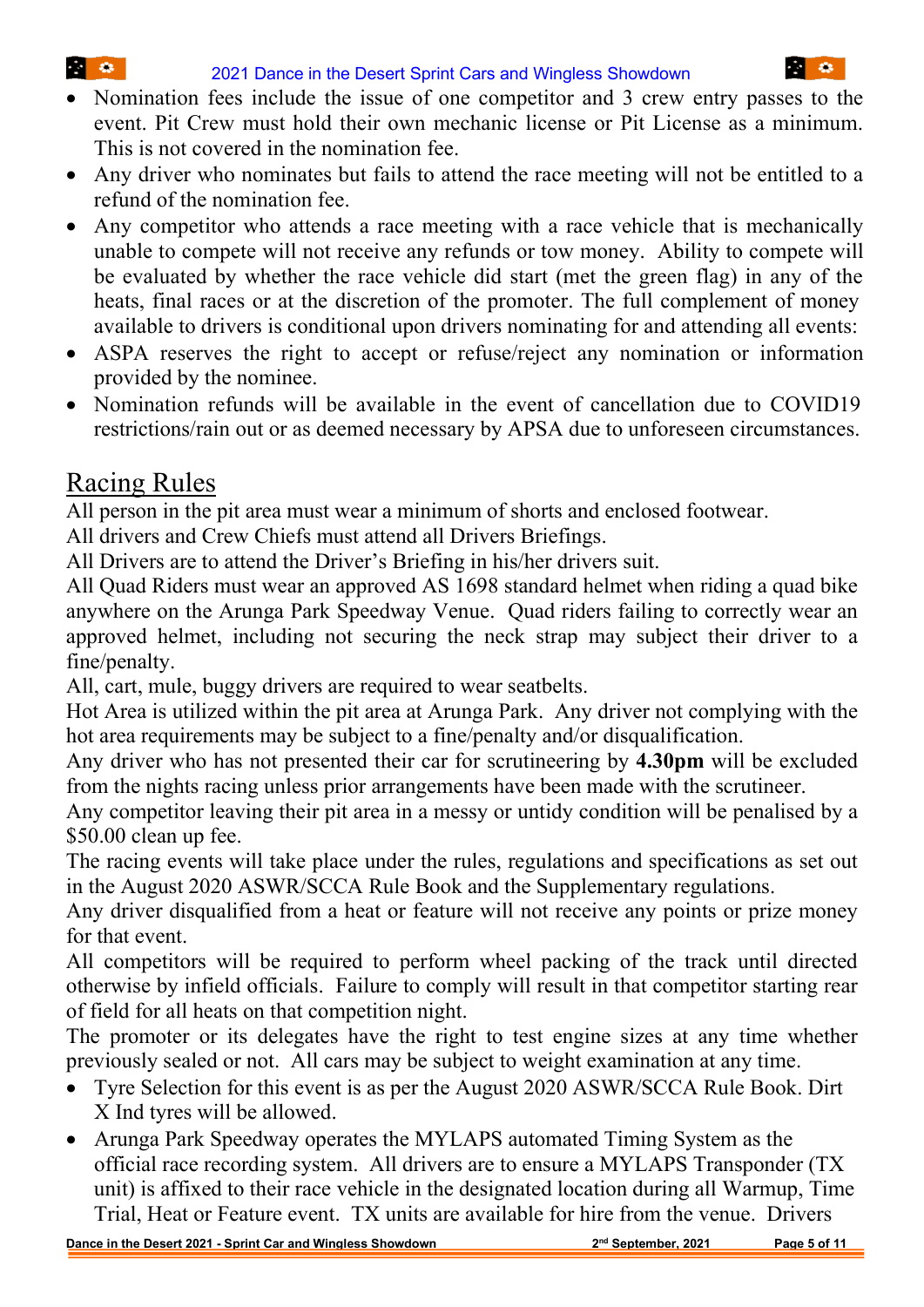2021 Dance in the Desert Sprint Cars and Wingless Showdown

hiring TX units are liable for any damage/loss of the TX unit. TX Hire rates are \$20.00 per night.

All competitors competing in this event must display naming rights sponsor decals (if supplied by APSA)

Entrant cars will be required to provide cars or themselves for event marketing purposes. Failure to comply with this may result in disqualification from the event.

#### Drugs in Sport Policy

 $\mathcal{L}^{\text{max}}_{\text{max}}$ 

Random drug and alcohol testing of drivers, owners, officials and pit crews for prohibited substances may be conducted throughout the event.

o Alcohol – Per qualified accredited tester

o Drugs – As per relevant standard (August 2020 SCCA and ASRR Rule Book) Penalties for failing to take part in or failing either a drug or alcohol test will be defined as per the relevant August 2020 SCCA and/or ASRR Rule Book

#### Point Score Format

- o Series Point Score System
	- All competing Sprint Cars and Wingless Sprints are eligible to compete within this points system.
	- Prize Money will be paid according to finishing positions on the MYLAPS timing system.
	- Trophies will be awarded as per the final finishing positions on this system.
- All event points will be awarded according to official MYLAPS finishing results.
- All point score positions are provisional until results are confirmed and released.
- Where tied points occur to determine grid positions, the driver with the fastest lap as recorded by the MYLAPS timing system during their qualifying heats on that night will be awarded the higher starting position.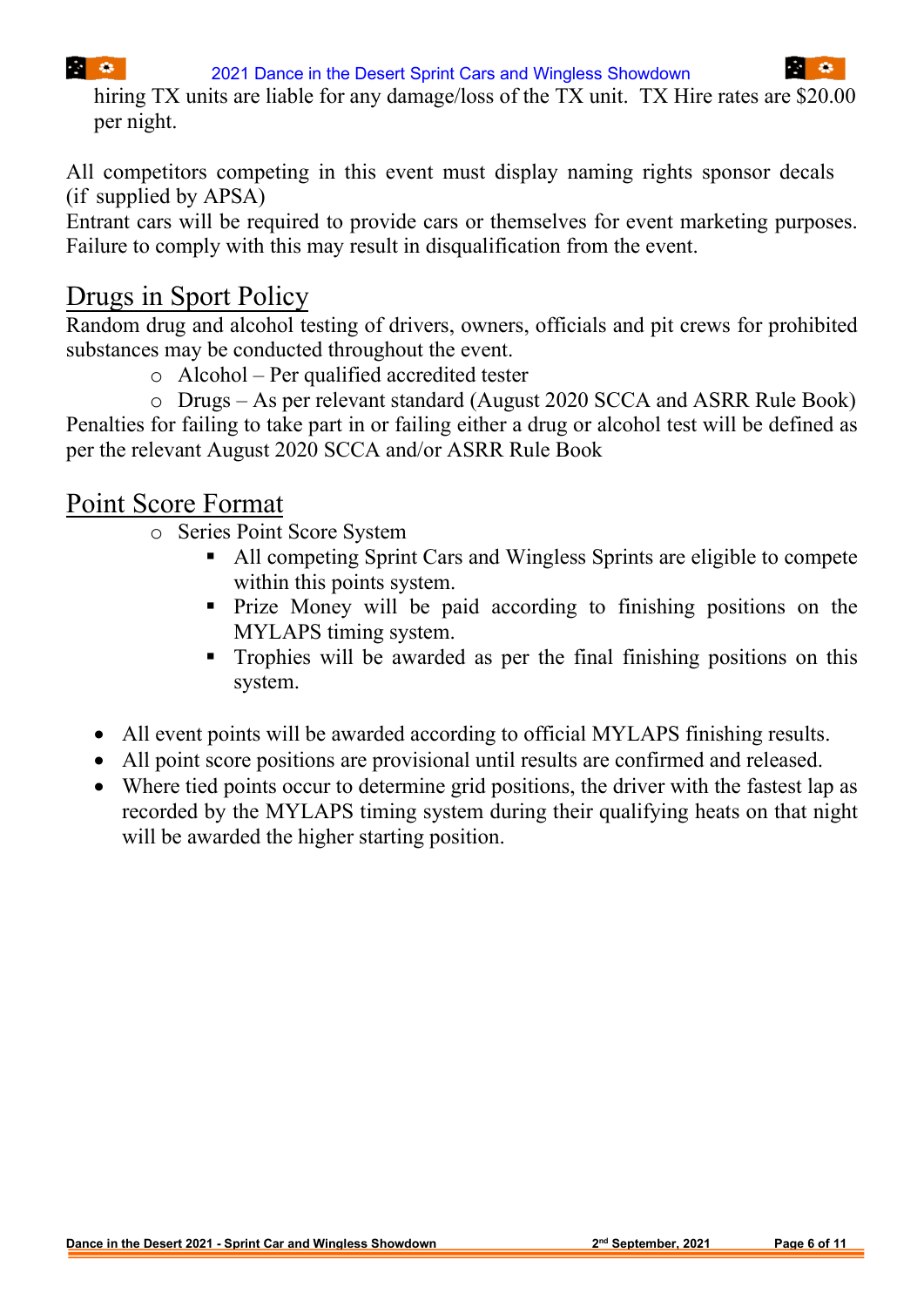#### Prize Money & Awards

**1990年** 

Prize Money will be paid at the completion of the last event on the 2<sup>nd</sup> of September pending appeals.

Inability to complete the event due to any reason such as weather, facility damage, curfew or at the discretion of the APSA will be dealt with as per the SCCA rule book. No refunds will be given.

Prize money will be awarded according to the official results. Each driver will be required to sign acceptance of the official results of the race meeting at the same time as collecting his/her logbook.

APSA reserves the right to alter any payouts or awards. Drivers will be informed of any alteration at the drivers briefing prior to the commencement of the event.

All prize money will be paid to the driver by EFT within 14 days of the event. Invoices where required will need to be made to Arunga Park Speedway Association within 7 days of the event.

All advertised prize money amounts are GST Inclusive.

Logbooks will be available for collection from APSA 30 minutes after the completion of the A Main event.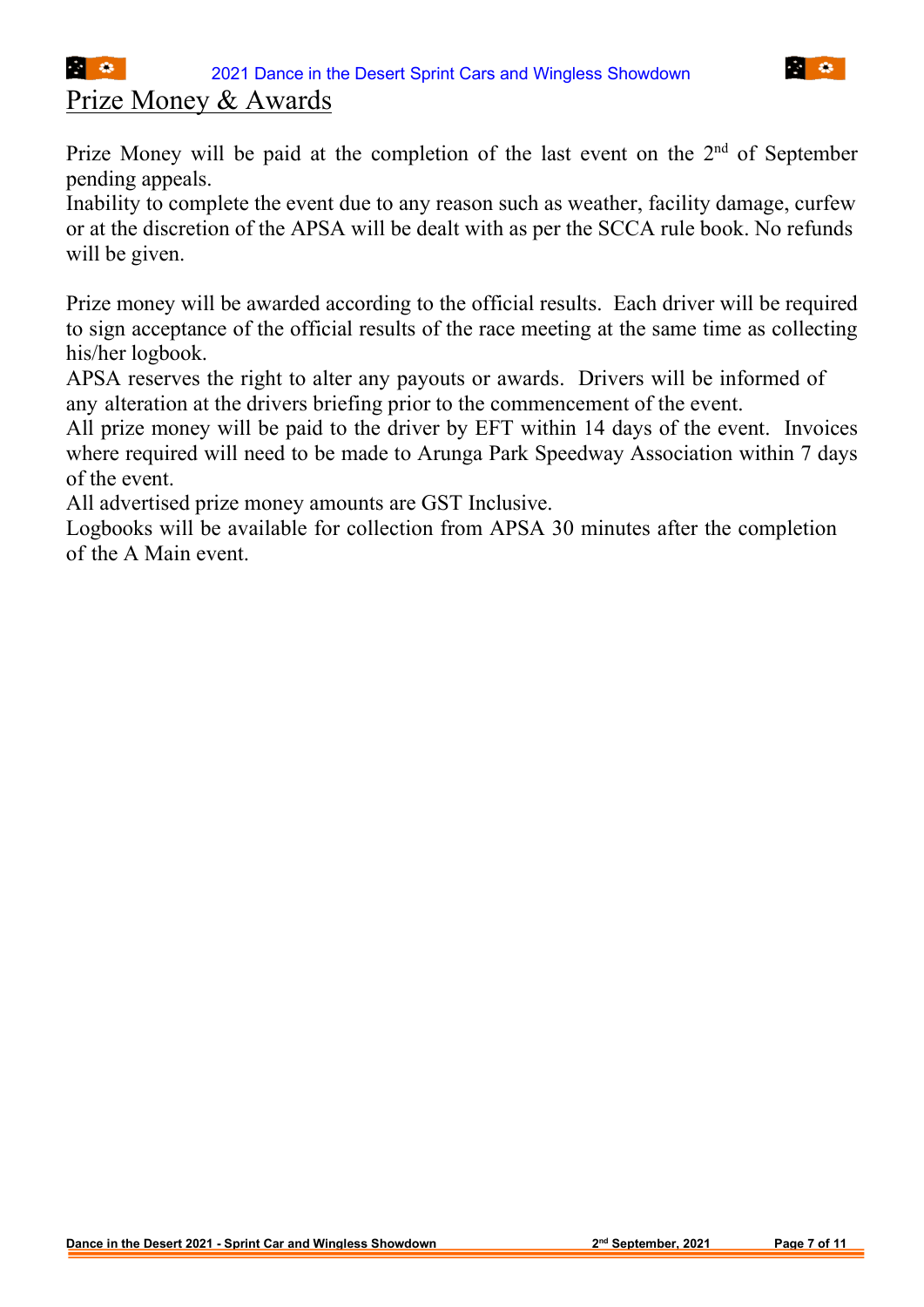• Thursday  $2<sup>nd</sup>$ , September 2021

| Scrutineering                | Pit Area Arunga | $1.00 \text{ pm}$      |
|------------------------------|-----------------|------------------------|
|                              | Park Speedway   |                        |
| <b>Drivers Briefing</b>      |                 | 5.30 pm - 5.45 pm      |
| <b>Track Pack - Hot Laps</b> | Arunga Park     | 5.45 pm - $6.20$ pm    |
|                              | Speedway        |                        |
| <b>First Events</b>          | Arunga Park     | $6.45$ pm - $10.30$ pm |
|                              | Speedway        |                        |

## Scheduling (for both classes)

B Main will only be contested with minimum of six cars

| Thursday          |                                                                 |         |
|-------------------|-----------------------------------------------------------------|---------|
| Heat One          | By Draw                                                         | 12 Laps |
| Heat Two          | Inverted/Swap Line                                              | 12 Laps |
| <b>Heat Three</b> | Highest to front/invert first four                              |         |
|                   |                                                                 | 12 Laps |
| <b>B</b> Main     | Grid will be drivers on points                                  |         |
|                   | 17th onward. First four finishers<br>from B Main to transfer to |         |
|                   | positions $17th$ to $20th$ in the A                             |         |
|                   | Main                                                            |         |
|                   | Up to $10$ cars                                                 | 10 Laps |
|                   | More than 10 cars                                               | 12 Laps |
| A Main            | Grid positions will be                                          |         |
|                   | determined by highest to lowest                                 | 30 Laps |
|                   | points collated from all                                        |         |
|                   | contested heats, highest points                                 |         |
|                   | to the front.                                                   |         |
|                   | Drivers on point 1st to 16th will                               |         |
|                   | make up the A Main, as well as                                  |         |
|                   | 4 B Main Transfers.                                             |         |
|                   |                                                                 |         |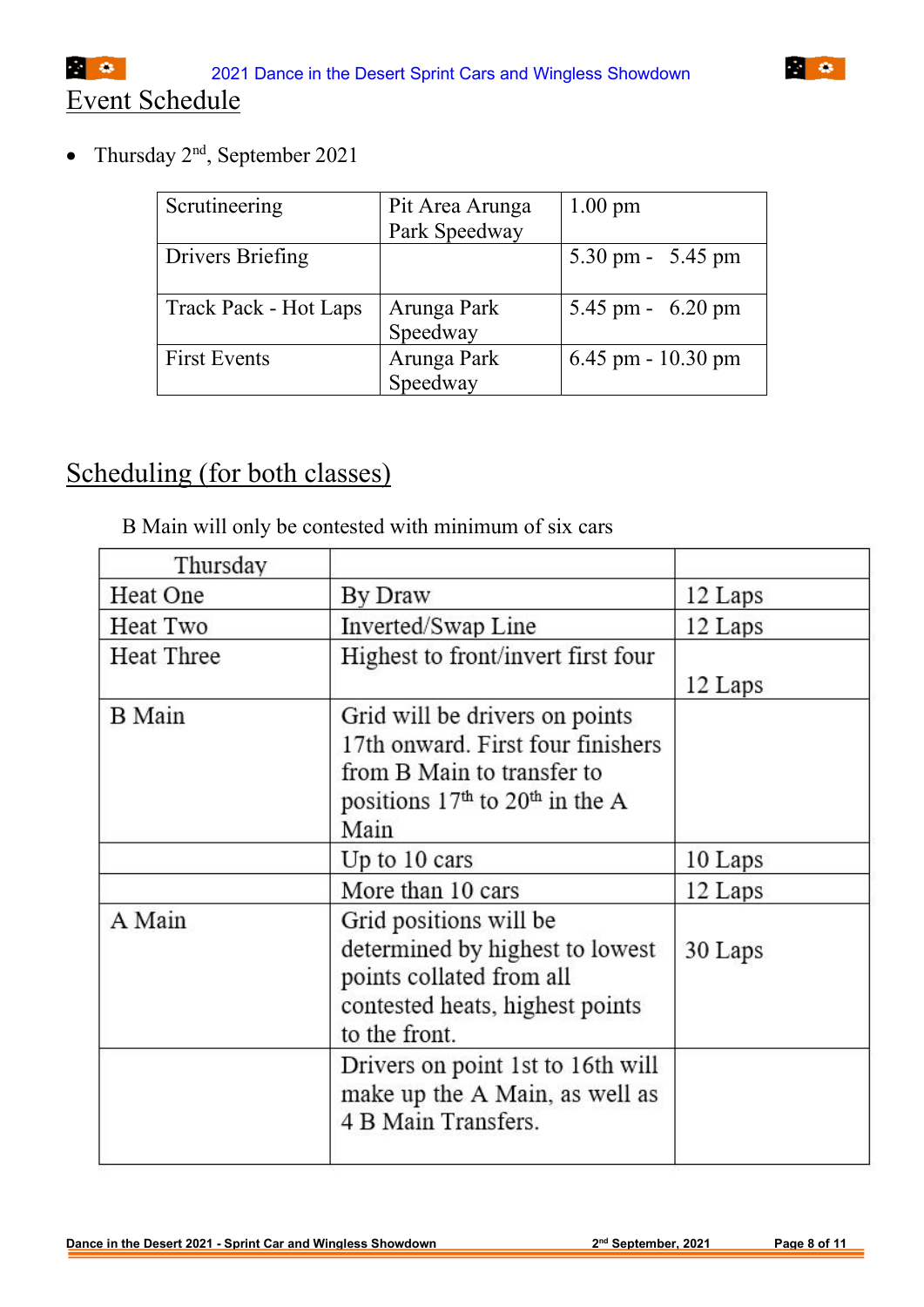#### Event Points System

**1990年** 

| (Competitors who are still able to compete but do not qualify                |  |
|------------------------------------------------------------------------------|--|
| for the A Main event (includes prelim event) will be credited with 7 points) |  |

| <b>HEATS</b>     | Points         | FEATURES/SHOOTOUTS | Points         |
|------------------|----------------|--------------------|----------------|
| 1 <sup>st</sup>  | 22             | 1 <sup>st</sup>    | 25             |
| 2 <sup>nd</sup>  | 19             | 2 <sup>nd</sup>    | 22             |
| 3 <sup>rd</sup>  | 17             | 3 <sup>rd</sup>    | 20             |
| 4 <sup>th</sup>  | 15             | 4 <sup>th</sup>    | 19             |
| 5 <sup>th</sup>  | 13             | 5 <sup>th</sup>    | 18             |
| 6 <sup>th</sup>  | 11             | 6 <sup>th</sup>    | 17             |
| 7 <sup>th</sup>  | 9              | 7 <sup>th</sup>    | 16             |
| 8 <sup>th</sup>  | $\sqrt{ }$     | 8 <sup>th</sup>    | 15             |
| 9 <sup>th</sup>  | 5              | 9 <sup>th</sup>    | 14             |
| $10^{\text{th}}$ | $\overline{4}$ | 10 <sup>th</sup>   | 13             |
| $11^{th}$        | $\overline{3}$ | $11^{th}$          | 12             |
| $12^{th}$        | $\overline{2}$ | $12^{th}$          | 11             |
|                  |                | 13 <sup>th</sup>   | 10             |
|                  |                | 14 <sup>th</sup>   | 9.5            |
|                  |                | 15 <sup>th</sup>   | 9              |
|                  |                | 16 <sup>th</sup>   | 8.5            |
|                  |                | 17 <sup>th</sup>   | 8              |
|                  |                | 18 <sup>th</sup>   | 7.5            |
|                  |                | 19 <sup>th</sup>   | $\tau$         |
|                  |                | 20 <sup>th</sup>   | $\overline{7}$ |

#### PRIZE / AWARDS

Dance in the Desert Sprint Car and Wingless Showdown Refer Schedule A and B for Prize Money payout and trophy awards for the event

#### POINTS

Points will be allocated throughout the night. Points awarded throughout the heats will determine the grid positions as per the format for feature events. Trophies and prize money will be determined on finishing position from the A Main Feature Race.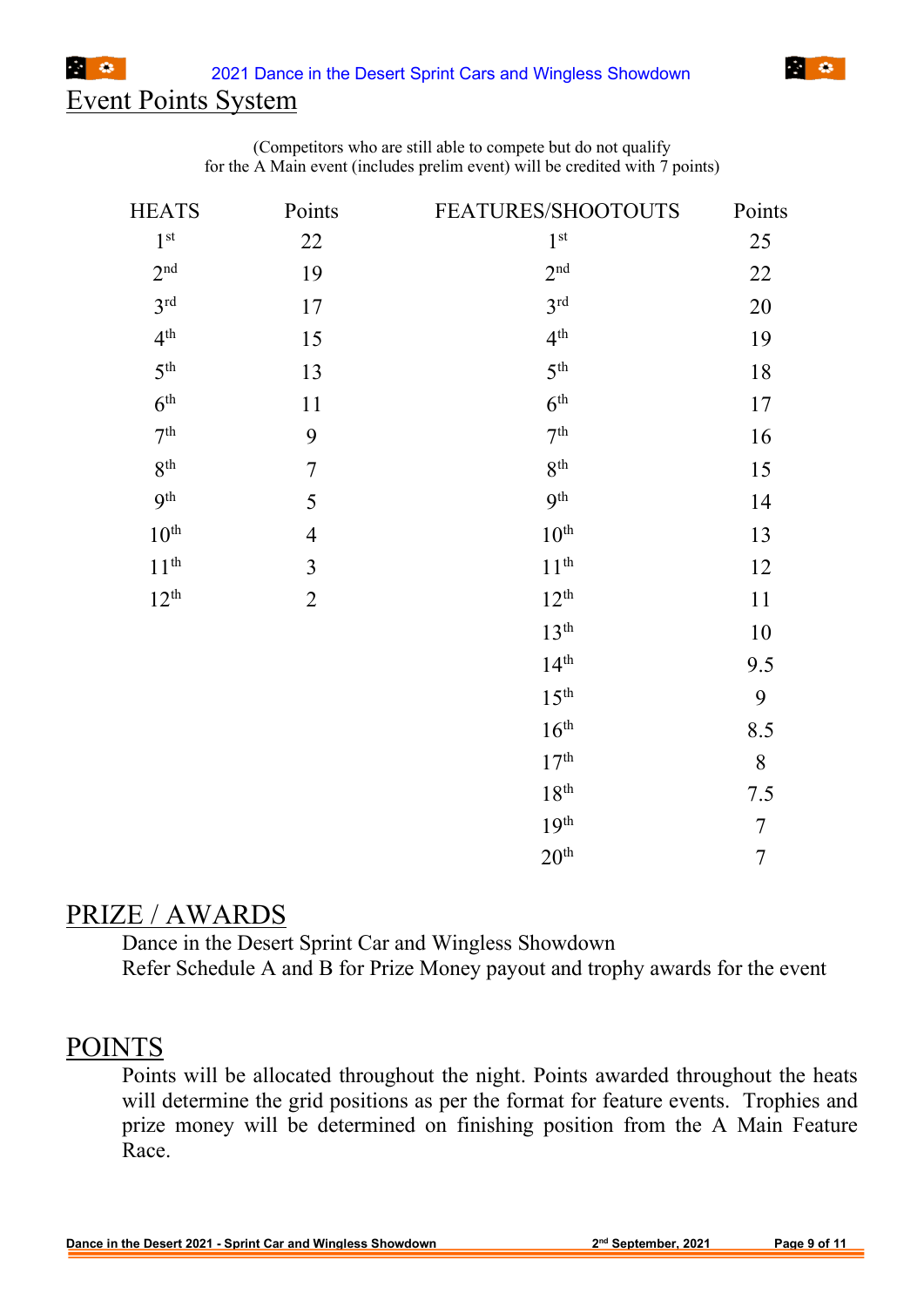



## SCHEDULE 'A' PRIZE MONEY ALLOCATION

#### Sprint Car - A Main Feature

| Prize money per<br>placing | <b>Sprint Cars</b> |
|----------------------------|--------------------|
| 1st                        | \$6,000.00         |
| 2 <sub>nd</sub>            | \$4,000.00         |
| 3rd                        | \$2,500.00         |
| 4th                        | \$1,500.00         |
| 5th                        | \$1,000.00         |
| 6th                        | \$800.00           |
| 7th                        | \$700.00           |
|                            |                    |
| 8th                        | \$500.00           |
| 9th                        | \$500.00           |
| 10th                       | \$500.00           |
| 11th                       | \$200.00           |
| 12th                       | \$200.00           |
| 13 <sub>th</sub>           | \$200.00           |
| 14th                       | \$200.00           |
| 15th                       | \$200.00           |
| 16th                       | \$200.00           |
| 17th                       | \$200.00           |
| 18th                       | \$200.00           |
| 19th                       | \$200.00           |
| 20th                       | \$200.00           |
|                            | \$20,000.00        |

## **TROPHIES**

Trophies will be awarded to the drivers finishing the A Main Feature in the first, second and third positions.

 $\sim$   $\approx$